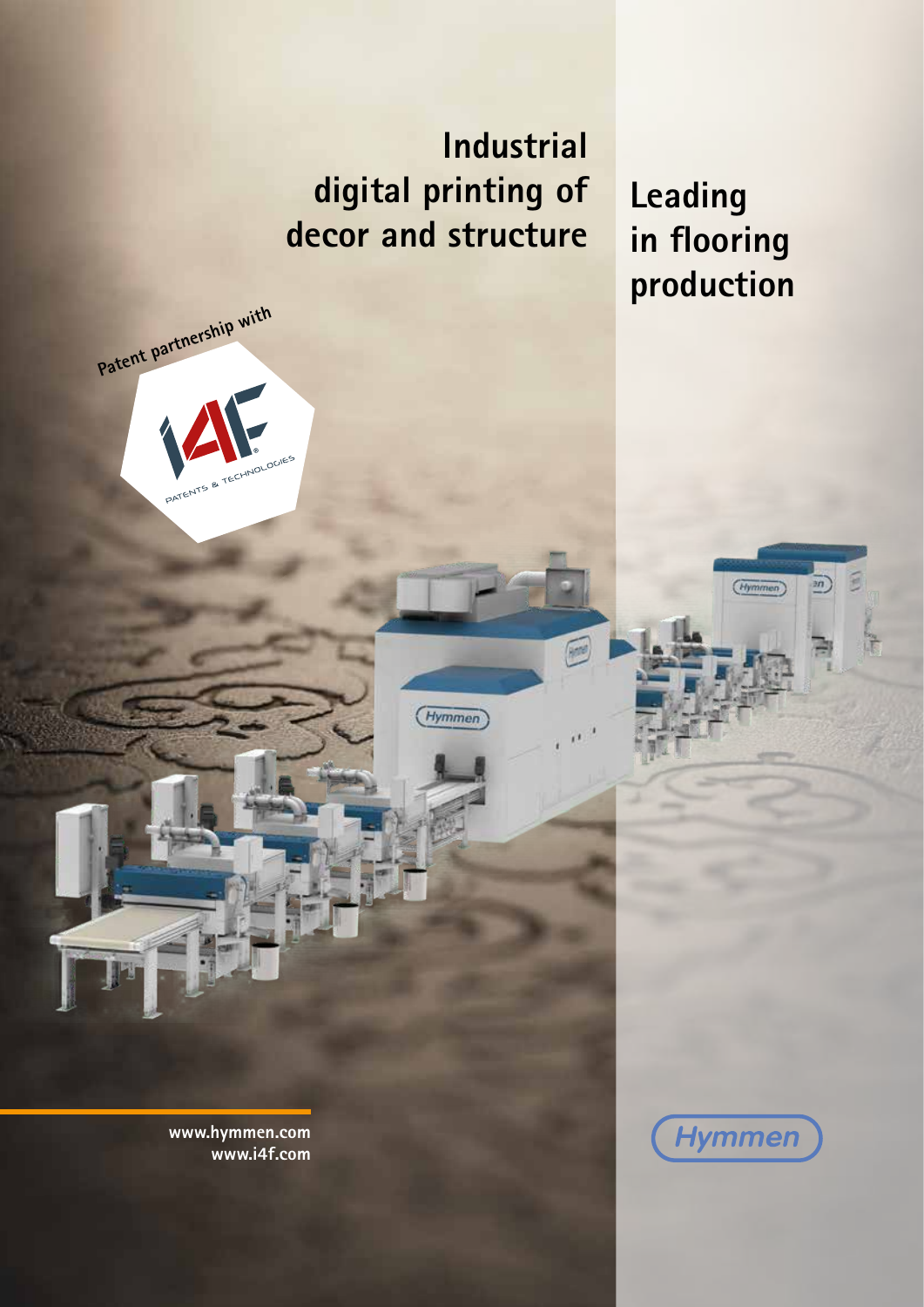

## **Always a step ahead: Hymmen´s digital printing technology for flooring**

Digital printing continues to play a crucial role in the future of flooring as it enables unlimited design flexibility and can be applied to a wide range of materials. This facilitates faster response times to market demands and trends while reducing material waste.

The combination of reduced process costs and market differentiation is driving the significance of digital printing technology within flooring production.

### **Technology**

From board feeding over primer, base color, digital printing, top coating to stacking of the boards – Hymmen's technology enables all commercial and technical benefits of digital single pass printing, including flexibility, short changeover times and individualization of decors. Furthermore, Hymmen offers solutions for both analogue and digital structuring (DLE) delivering embossed in-register textures.

### **Advantages**

Hymmen has experience with over 45 worldwide installations of single pass printing plants. More than 80% of digitally printed flooring around the world is produced by using Hymmen technologies. As a technology leader, Hymmen provides digital printing solutions for all leading European flooring producers.

The global flooring industry has placed its trust in Hymmen's competence, proven industrial reliability as well as the cost-efficiency of its technology's production output. Additionally, customers benefit from Hymmen's end-to-end process knowledge including the necessary lacquering technology to reach class AC5.

The minimization of storage and production costs brings a rapid return on investment.

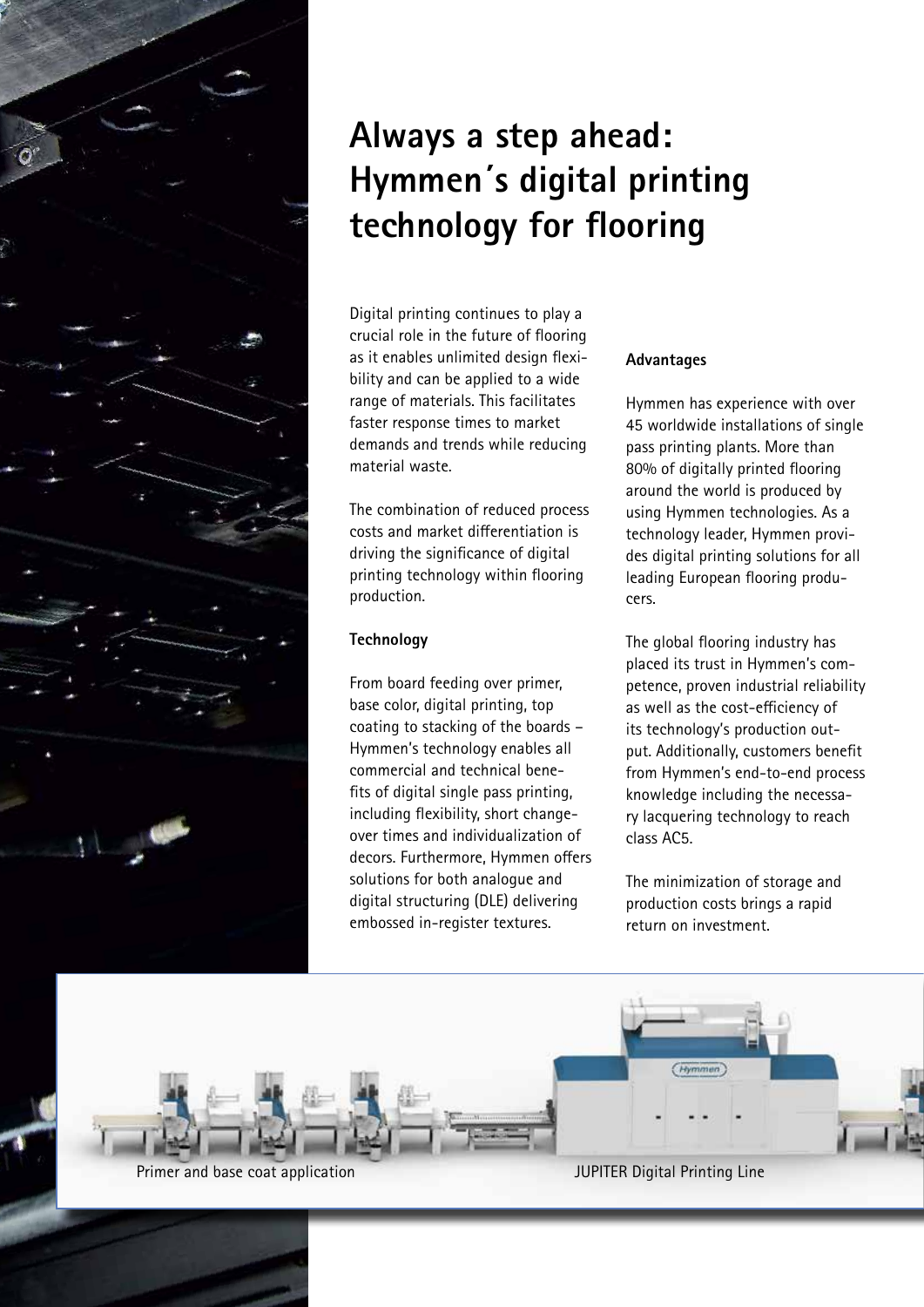## **Strong technologies secured by patent partnership**

The ability to produce high quality digitally printed flooring has become strategically important for the future of the global flooring industry.

Hymmen has invented and patented innovative technologies for the production and digital decoration of flooring.

I4F® is a group of companies providing patents and technologies dedicated to delivering the world's best and most cutting-edge technologies to the global flooring industry backed up by a robust patent protection infrastructure.

I4F's Patent Cluster Concept (PCC) is a 'pick and choose' patent menu offering licensees unprecedented transparency and flexibility. With I4F representing portfolios of patents across multiple categories, its PCC groups I4F represented patents falling under the same category in so-called "clusters". One such cluster is dedicated to Digital Printing technologies.



To ensure that customers have access to innovative digital printing technologies, Hymmen and I4F have entered into an exclusive patent partnership to promote and develop this strong digital printing IP portfolio.

This new partnership gives I4F exclusive licensing rights for all Hymmen's digital printing patents and technologies for flooring production, including Hymmen's award winning Digital Lacquer Embossing (DLE) technology.





Wear layer and structure layer application **Digital Lacquer Embossing (DLE plus)** Topcoat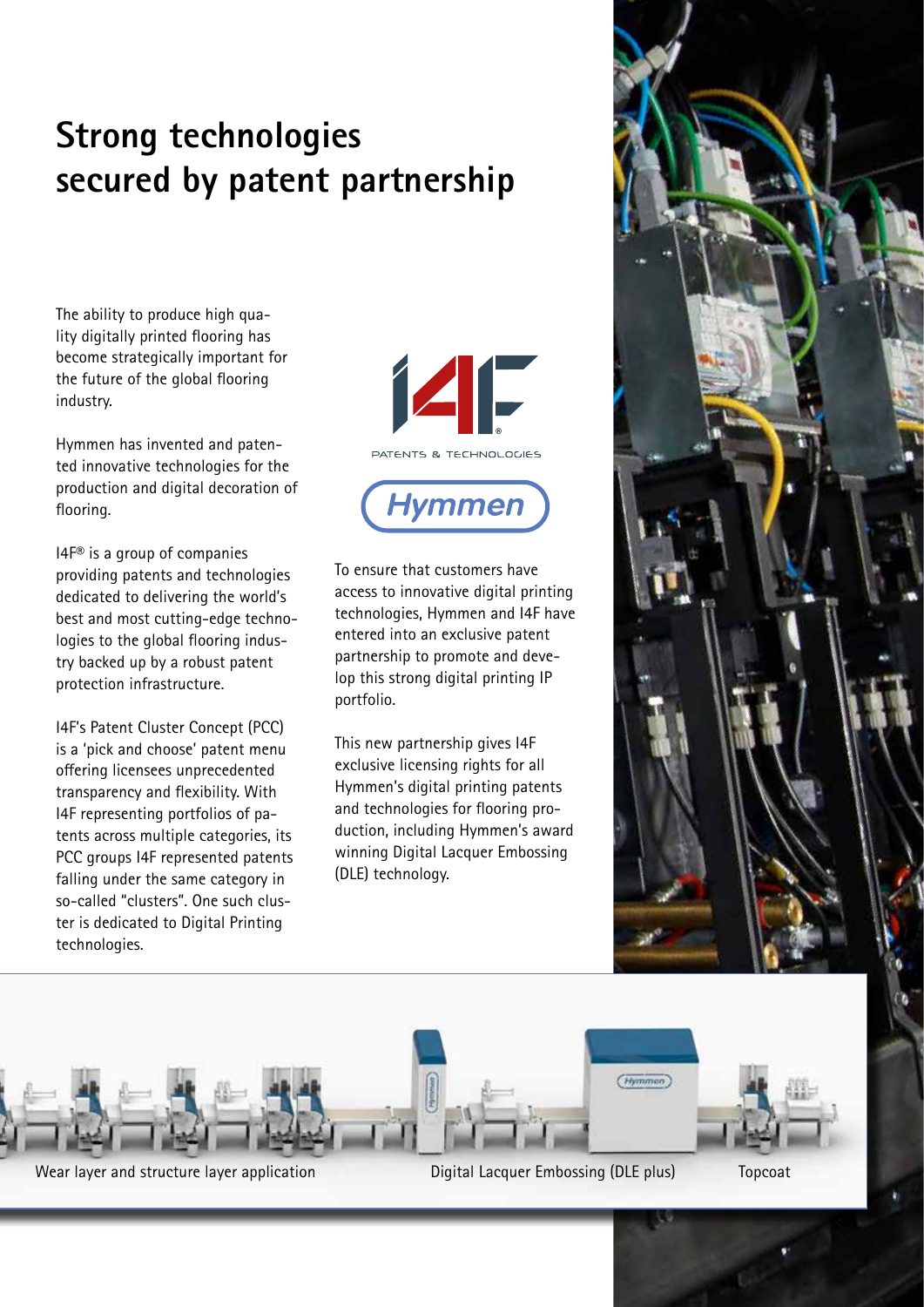# **JUPITER JPT-C: digital single pass printing for flooring in the capacity you need**

The Hymmen digital printing solutions for the flooring industry cover individual customers' capacity needs and individual production processes.

To meet this need, Hymmen offers a series of different line models JUPITER JPT-C: from a single plank line over the most common productions width of 1,400 mm up to large scale production of 2,100 mm boards.

Single-source supply by Hymmen, including intelligent handling systems for feeding and stacking of planks or boards, is possible to complete the production line.



The JUPITER JPT-C print-to-board lines deliver the following advanced features

- Design for 24/7 industrial production
- High-precision continuous substrate conveyor for maximum register accuracy
- Printing speeds of 25-50 m/min
- Reliable Xaar side-shooter printhead technology with an optical resolution of >1000 dpi by grey scale technology
- Intelligent mechanical and optical adjustment features for each printhead to ensure the highest color stability and print quality
- Stable printing process due to automatic cleaning and extraction functionality





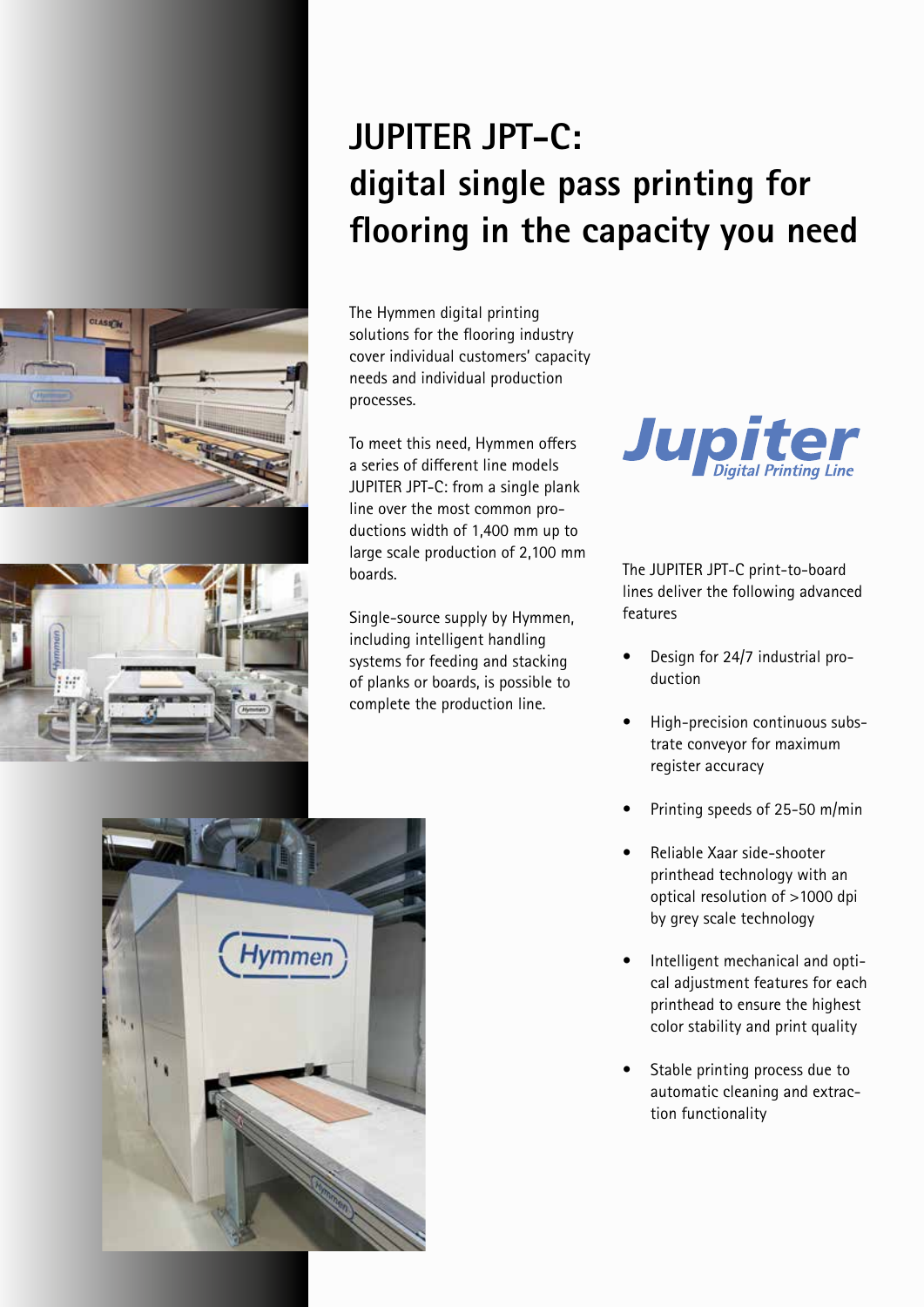## **Technical features of the JUPITER Digital Printing Line JPT-C**

| Nominal widths:        | 600 / 1400 / 2100 mm                                                           |
|------------------------|--------------------------------------------------------------------------------|
| Printing speeds:       | $25 - 50$ m/min                                                                |
| Color system:          | CMYK with 4, 6 or 8 colors incl.<br>optional special colors                    |
| Printheads:            | Xaar, 360 npi with $>1000$ dpi<br>optical solution by grey scale<br>technology |
| lnks:                  | UV-curing acrylic inks<br>(Hymmen "Europa")                                    |
| RIP-software:          | Colorgate                                                                      |
| Wear layer technology: | Lacquer or film-based wear layers                                              |
| Substrates:            | Individual coating technologies are<br>available for HDF/LVT/SPC etc.          |
|                        |                                                                                |







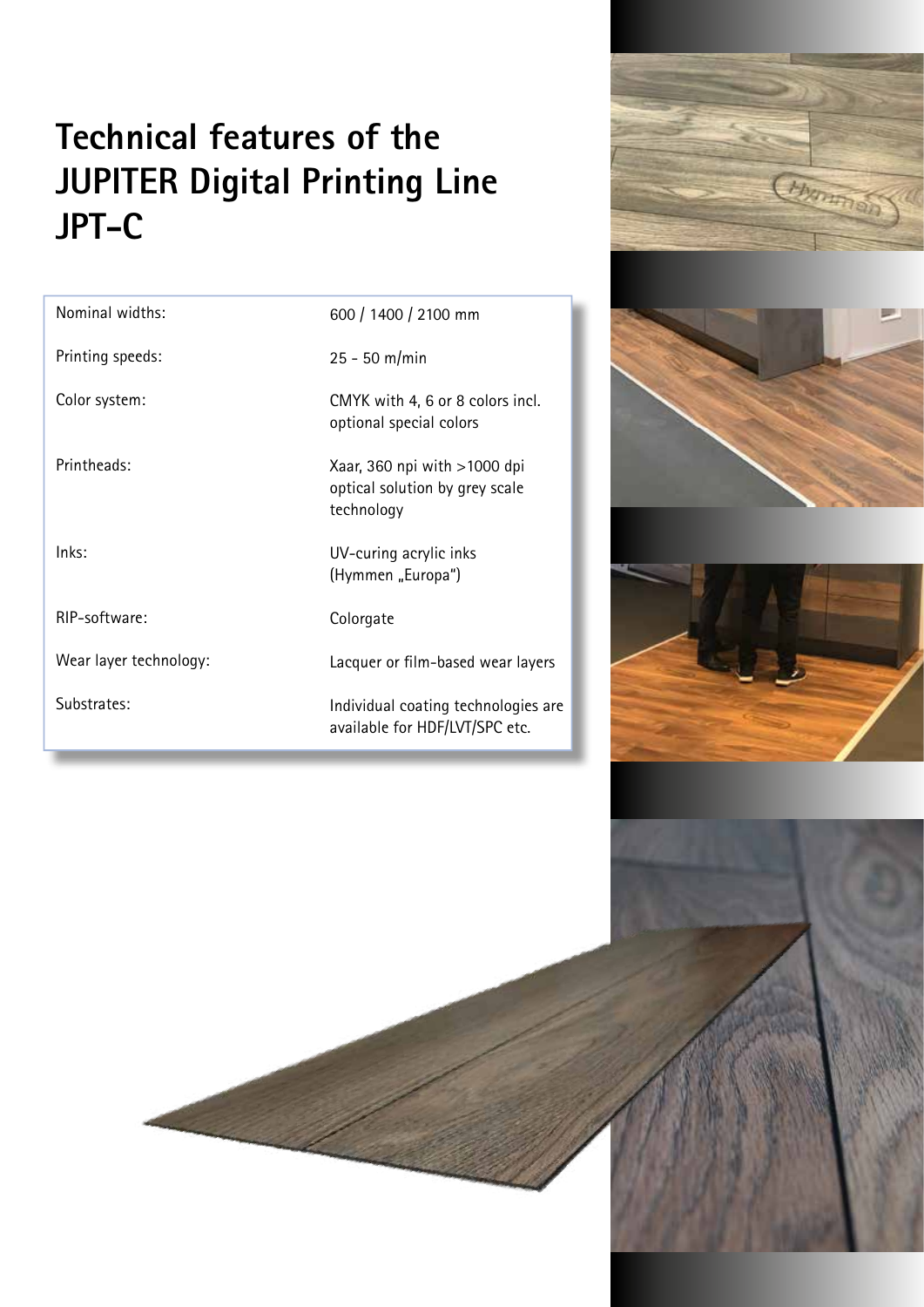

### **Hymmen - Digital Lacquer Embossing (DLE)**

### **Technology**

Hymmen's award-winning DLE technology delivers unprecedented levels of highly realistic optics and haptics.

This patented, innovative technology achieves these convincing results by printing a transparent liquid medium into a layer of non-cured core lacquer using the proven technology of the Hymmen JUPITER Digital Printing Lines. Combined physical and chemical reactions create the deep and unique structures.

#### **Advantages**

- The most important feature is the creation of structures that are embossed-in-register (EIR) to the decor of the surface – regardless whether they are printed digitally or via an analogue method. This is the missing link to synchronous textures for UV-curing surfaces.
- This technology grants all commercial and technical benefits of digital single pass printing like flexibility, fast set-up times and individualization.
- The digital structuring supports the surface performance. All features like hardness, bonding, scratch resistance and chemical reliability of the core lacquer remain.



Hymmen´s Digital Lacquer Embossing (DLE) won the Interzum Award 2019.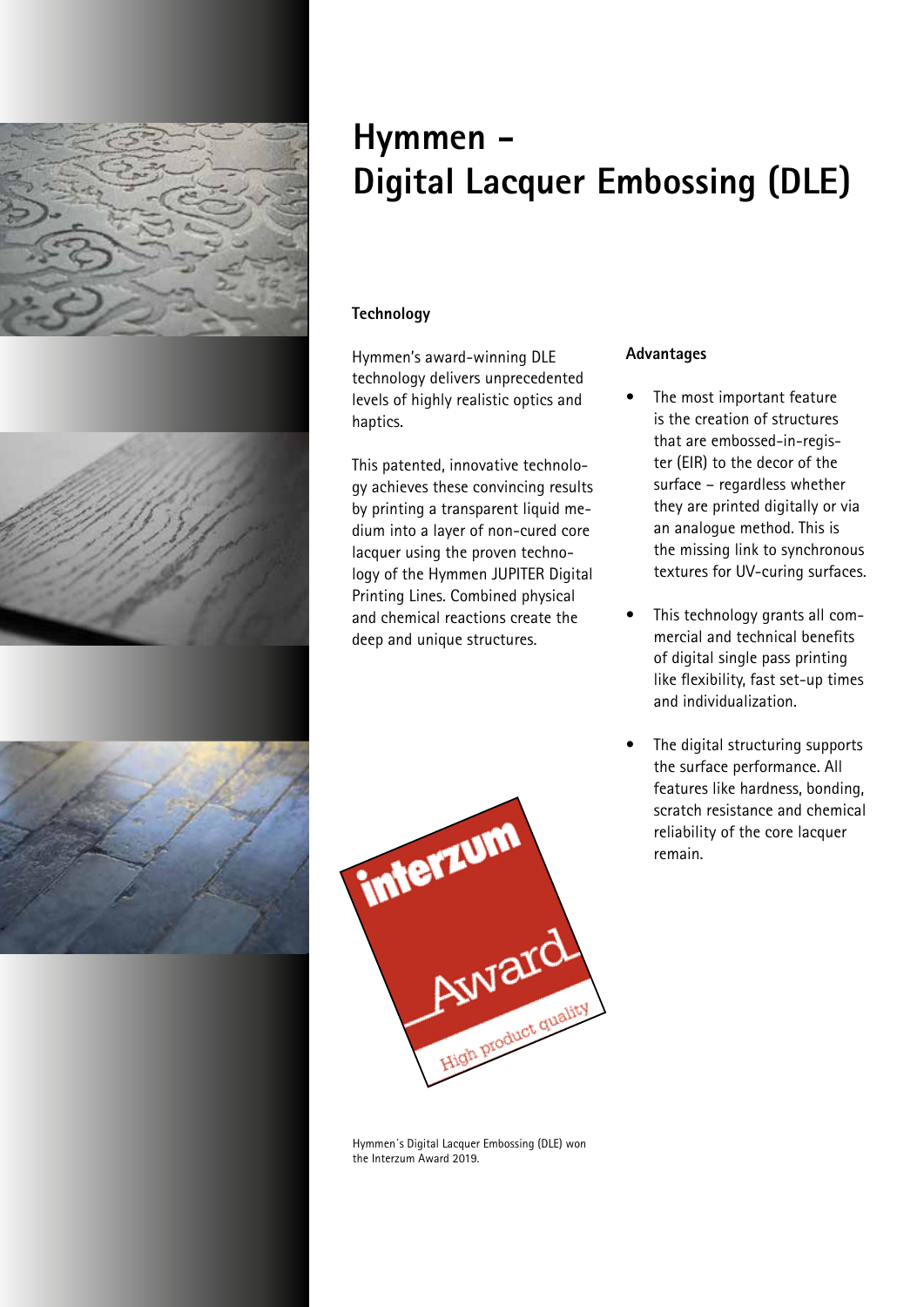# **For special structures: DLE plus**

### **Further development of the award-winning technology**

For realizing special designs and highly sophisticated structures, the process can be adjusted. Certain designs require striking depth effects and sharp edges to bring the digitally printed surface so close to nature.

The DLE plus technology is the answer to these market needs. By modifying some of the process steps required for the conventional Digital Lacquer Embossing (DLE), the advantages of DLE are ensured. Additionally, this leads to optimized haptic effects in the case of special structure designs:

- Deeper (up to 200 µm)
- Sharp and defined edges
- Special effects through high variability of depth
- Different gloss grades
- Embossing of fine lines and whole areas
- Highly realistic natural designs with additional features